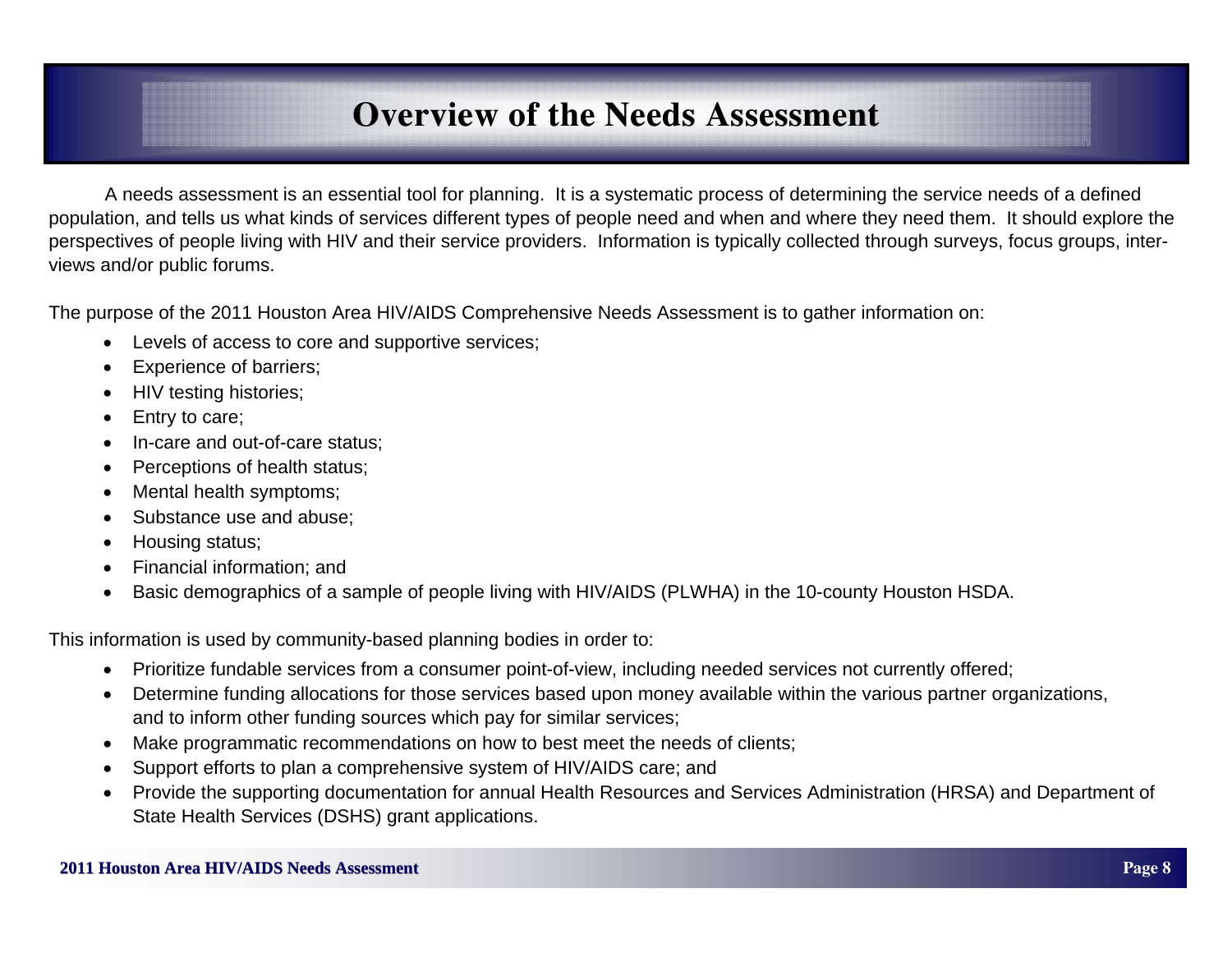# **Houston Eligible Metropolitan Area & Health Services Delivery Area**

 The 2011 Houston Area HIV/AIDS Needs Assessment encompasses a 10-county planning area which includes both the Houston Eligible Metropolitan Area (EMA) and Health Services Delivery Area (HSDA).

 An Eligible Metropolitan Area (EMA) is an area designated by the Health Resources and Services Administration (HRSA) – a division of the United States Department of Health and Human Services – as eligible to receive Ryan White CARE Act Part A funds. An EMA must have a population of at least 500,000 persons and a total of at least 2,000 cumulative AIDS cases (as reported by the Centers for Disease Control for the most recent 5-year period). The geographic boundaries of EMAs are defined by the US Census Bureau; some EMAs include just one city, some are composed of several cities and/or counties and others extend over more than one state. The Houston EMA is a 6-County area that consists of Chambers, Fort Bend, Harris, Liberty, Montgomery and Waller counties in southeast Texas.

 The purpose of Part A funds is to provide emergency relief to metropolitan areas disproportionately affected by HV/AIDS. In Houston, Part A funds are awarded to the Harris County Judge's Office and administered by the HIV Services Division of the Harris County Public Health and Environmental Services Department. Each year, the EMA subcontracts approximately \$17 million in Part A funds to local agencies providing medical and supportive services to PLWHA.

 The Houston HIV Service Delivery Area (HSDA) is a 10-county area designated by the state to receive Ryan White Part B and DSHS State Services funds. The counties within the HSDA encompass the entire EMA with the addition of Austin, Colorado, Walker and Wharton counties. Part B and DSHS State Services funds are intended to improve the quality, availability and organization of health care and support services for PLWHA (with an emphasis on rural populations), and are administered by the Houston Regional HIV/AIDS Resource Group. In addition to Part B and State Services funds, the Resource Group administers other local HIV/AIDS funding streams such as Part C (funding to community-based organizations for outpatient early intervention services) and Part D (services for children, youth, women, and families).

 The Houston HSDA, including the entire EMA, contains more than 4.3 million people across 9,415 square miles (population density = 459.3 people/square mile), with 98% of the population residing in Harris County (population density = 1,630 people/square mile). Harris County is the most populous county in Texas, the third most populous in the nation, and the home of approximately 95% of the HSDAs reported HIV/AIDS cases.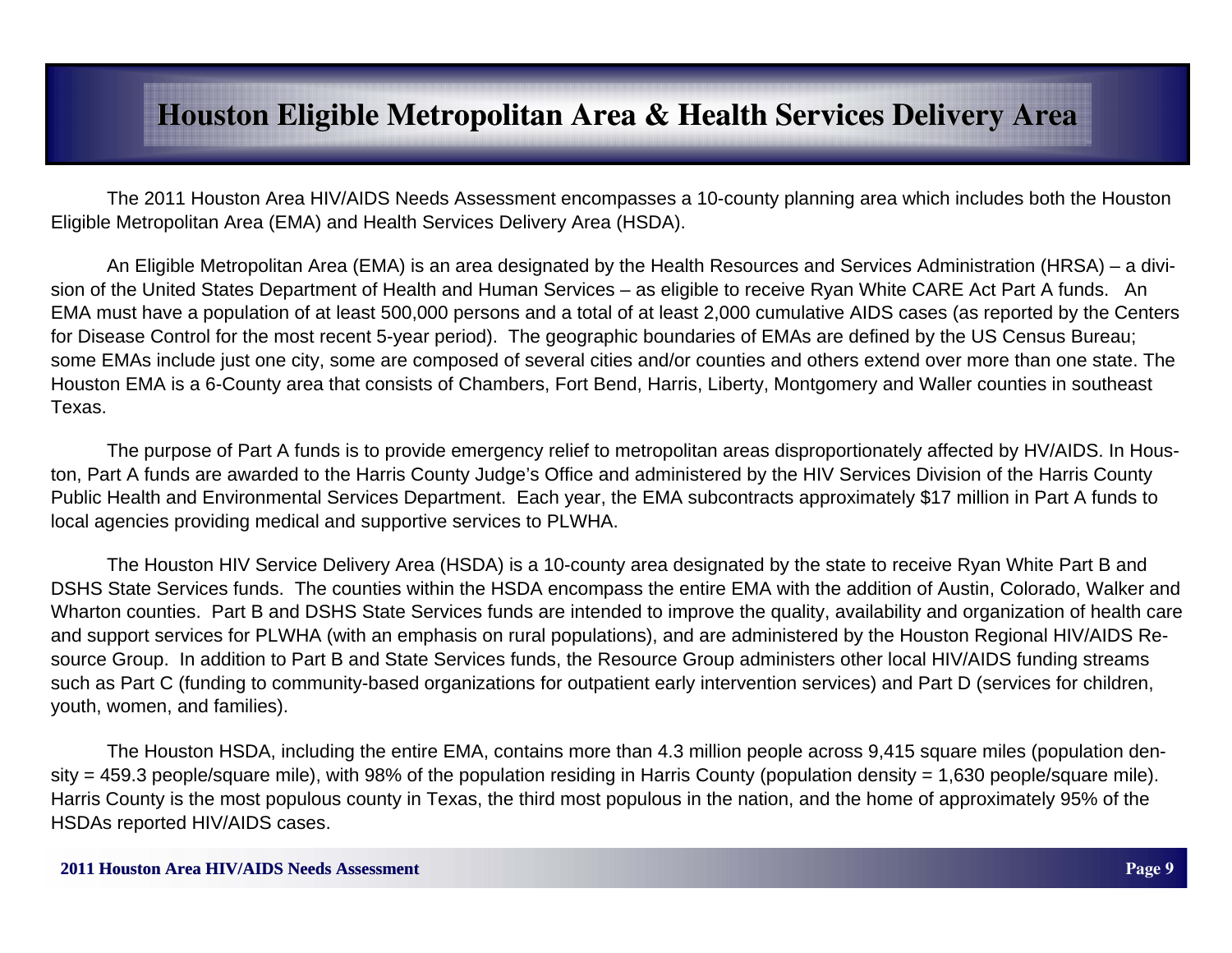## **Houston Eligible Metropolitan Area & Health Services Delivery Area**

 By population, Harris County is the largest county in Texas and the third largest in the United States. Houston is the fourth largest city in the United States, and is the least densely populated major metropolitan area in the nation; Philadelphia (135 sq miles), Chicago (227.1 sq miles), and Boston (49 sq miles) combined would fit within the city limits of Houston (539.6 sq miles) with room to spare.



#### **Figure 1: HSDA and EMA Counties**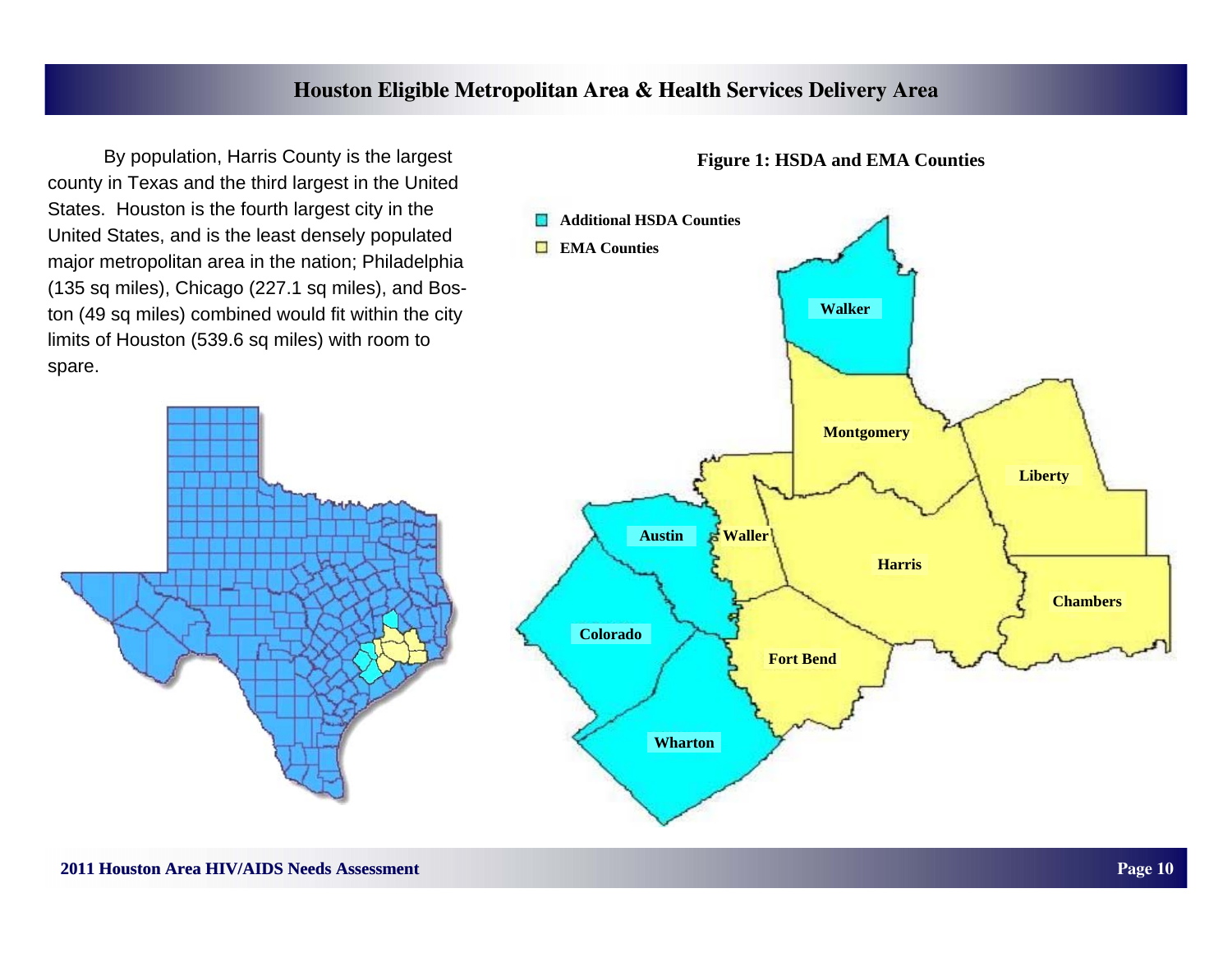### **Demographics of the Houston HSDA**

According to the 2000 U.S. Census report, there are 4,324,572 persons residing in the 10-county HSDA area.

- $\bullet$ This is 20% of the population of Texas in the EMA and 21% in the HSDA.
- $\bullet$ Over 81% of the people living in the EMA live in Harris County and nearly 79% of those in the HSDA live in Harris County.
- $\bullet$ The second largest county is Fort Bend (9%) followed by Montgomery County (7%).
- $\bullet$ The smallest counties by population include Colorado, Austin, and Chambers, each with less than 30,000 residents.

#### **Table 1: Total Urban vs. Rural Areas and Population Density, Houston EMA/HSDA, 2000**

| County             | <b>Total Population</b>                                                     | <b>Urban Population</b> | <b>Rural Population</b> | <b>Land Area</b><br>in square miles | <b>Population Density</b><br>per square mile<br>of land area |  |  |  |
|--------------------|-----------------------------------------------------------------------------|-------------------------|-------------------------|-------------------------------------|--------------------------------------------------------------|--|--|--|
| <b>Chambers</b>    | 26,031                                                                      | 36%                     | 64%                     | 599.31                              | 43.4                                                         |  |  |  |
| Fort Bend          | 354,452                                                                     | 90%                     | 10%                     | 874.64                              | 405.3                                                        |  |  |  |
| <b>Harris</b>      | 3,400,578                                                                   | 98%                     | 2%                      | 1,728.83                            | 1967.0                                                       |  |  |  |
| Liberty            | 70,154                                                                      | 36%                     | 64%                     | 1,159.68                            | 60.5                                                         |  |  |  |
| Montgomery         | 293,768                                                                     | 64%                     | 36%                     | 1,044.03                            | 281.4                                                        |  |  |  |
| Waller             | 32,663                                                                      | 37%                     | 63%                     | 513.63                              | 63.6                                                         |  |  |  |
| <b>EMA TOTAL</b>   | 4,177,646                                                                   | 93%                     | 7%                      | 5,920.12                            | 470.2                                                        |  |  |  |
| Austin             | 23,590                                                                      | 37%                     | 63%                     | 652.59                              | 36.1                                                         |  |  |  |
| Colorado           | 20,390                                                                      | 40%                     | 60%                     | 962.95                              | 21.2                                                         |  |  |  |
| Walker             | 61,758                                                                      | 64%                     | 36%                     | 787.45                              | 78.4                                                         |  |  |  |
| Wharton            | 41,188                                                                      | 50%                     | 50%                     | 1,090.13                            | 37.8                                                         |  |  |  |
| <b>HSDA TOTAL</b>  | 4,324,572                                                                   | 92%                     | 8%                      | 9,413.24                            | 299.47                                                       |  |  |  |
| <b>TEXAS TOTAL</b> | 20,851,820                                                                  | 83%                     | 17%                     | 261,797.12                          | 79.6                                                         |  |  |  |
|                    | Course LLC Concus Durant 2000 (unit) sensus said Detriousd on March OF 2004 |                         |                         |                                     |                                                              |  |  |  |

Source: U.S. Census Bureau, 2000 (www.census.gov). Retrieved on March 25, 2004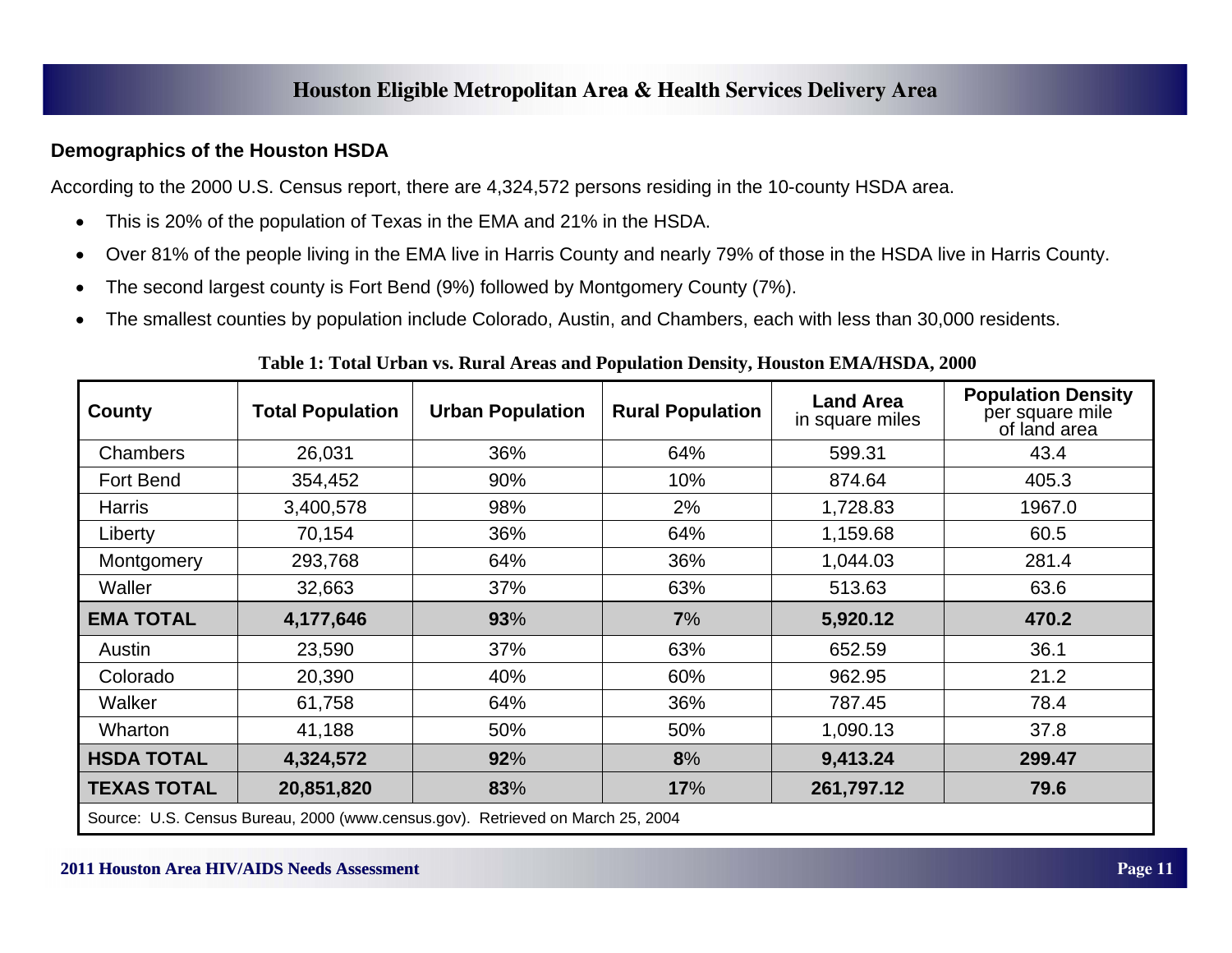Both the EMA and the HSDA populations are projected to grow approximately 18% between 2000 and 2010. This is faster growth than the 16% that is projected for Texas overall.

- $\bullet$  The fastest growing counties include Montgomery (29%), Fort Bend (27%) and Waller (26%).
- $\bullet$  The slowest growing counties are the four outside the EMA, Colorado (4%), Wharton (6%), Austin (8%) and Walker (10%).
- $\bullet$  The 45 to 64 age group is projecting the greatest growth in the EMA, HSDA and state, between 41% and 45%.
- $\bullet$  This is followed by the 65+ group, but the EMA and HSDA are projected to grow at a faster rate than the state, 37% for the EMA, 35% for the HSDA compared to 22% for Texas.
- $\bullet$  Youth, those 13 to 24 years, are projected to increase 15% in the EMA and 14% in the HSDA compared to 12% for the state.
- $\bullet$  Relatively slow growth, 6.5%, is projected for the 25 to 44 year age group.

|                                                                                                                           | <b>Population 2000</b> |          | <b>Population 2010</b> | <b>Percent</b><br>Change |           |  |
|---------------------------------------------------------------------------------------------------------------------------|------------------------|----------|------------------------|--------------------------|-----------|--|
| <b>County</b>                                                                                                             | <b>Number</b>          | Percent* | <b>Number</b>          | Percent*                 | 2000-2010 |  |
| Chambers                                                                                                                  | 26,031                 | 0.6%     | 31,375                 | 0.6%                     | 21%       |  |
| <b>Fort Bend</b>                                                                                                          | 354,452                | 8%       | 449,811                | 9%                       | 27%       |  |
| Harris                                                                                                                    | 3,400,578              | 79%      | 3,951,682              | 78%                      | 16%       |  |
| Liberty                                                                                                                   | 70,154                 | 2%       | 81,930                 | 2%                       | 17%       |  |
| Montgomery                                                                                                                | 293,768                | 7%       | 379,363                | 8%                       | 29%       |  |
| Waller                                                                                                                    | 32,663                 | 0.8%     | 41,137                 | 0.8%                     | 26%       |  |
| <b>EMA Total</b>                                                                                                          | 4,177,646              | 97%      | 4,935,298              | 97%                      | 18%       |  |
| Austin                                                                                                                    | 23,590                 | $0.6%$ . | 25,582                 | 0.5%                     | 8%        |  |
| Colorado                                                                                                                  | 20,390                 | 0.5%     | 21,101                 | 0.4%                     | 4%        |  |
| Walker                                                                                                                    | 61,758                 | $1\%$    | 67,664                 | 1%                       | 10%       |  |
| Wharton                                                                                                                   | 41,188                 | $1\%$    | 43,560                 | 0.9%                     | 6%        |  |
| <b>HSDA Total</b>                                                                                                         | 4,324,572              | 100%     | 5,093,205              | 100%                     | 18%       |  |
| <b>Texas Total</b><br><b>Population</b>                                                                                   | 20,851,820             | 100%     | 24,178,507             | 100%                     | 16%       |  |
| Source: Texas comptroller's winter 2001-2002 county forecast (www.window.state.tx.us).<br>Retrieved on<br>March 25, 2004. |                        |          |                        |                          |           |  |

#### **Table 2: Current and Projected Population Numbers, Houston EMA/HSDA 2000 and 2010**

\*Reflects percent of total HSDA population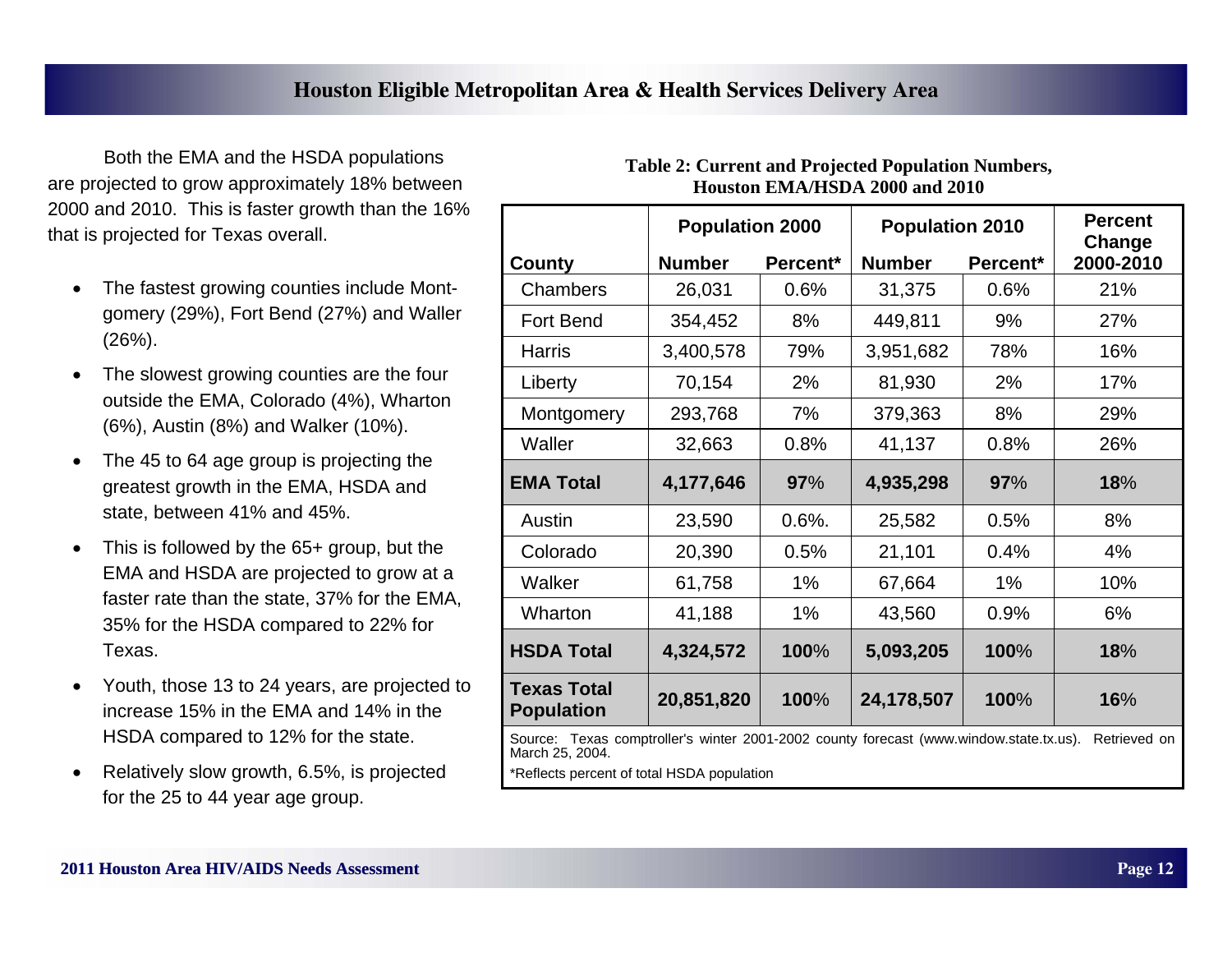|                                                                                            | <b>Population 2000</b> |                | <b>Population 2010</b> |                | <b>Percent Change</b> |  |  |
|--------------------------------------------------------------------------------------------|------------------------|----------------|------------------------|----------------|-----------------------|--|--|
| County                                                                                     | <b>Number</b>          | <b>Percent</b> | <b>Number</b>          | <b>Percent</b> | 2000-2010             |  |  |
| <b>EMA COUNTIES</b>                                                                        |                        |                |                        |                |                       |  |  |
| Under 2 years                                                                              | 137,130                | 3%             | 149,476                | 3%             | 9%                    |  |  |
| 2-12 years                                                                                 | 755,031                | 18%            | 798,633                | 16%            | 6%                    |  |  |
| 13-24 years                                                                                | 744,824                | 18%            | 857,075                | 17%            | 15%                   |  |  |
| 25-44 years                                                                                | 1,379,256              | 33%            | 1,468,249              | 30%            | 7%                    |  |  |
| 45-64 years                                                                                | 850,192                | 20%            | 1,236,403              | 25%            | 45%                   |  |  |
| 65 and older                                                                               | 311,213                | 7%             | 425,462                | 9%             | 37%                   |  |  |
| <b>EMA TOTAL</b>                                                                           | 4,177,646              | 100.0%         | 4,935,298              | 100.0%         | 18%                   |  |  |
| <b>HSDA COUNTIES</b>                                                                       |                        |                |                        |                |                       |  |  |
| Under 2 years                                                                              | 140,638                | 3%             | 153,444                | 3%             | 9%                    |  |  |
| 2-12 years                                                                                 | 775,471                | 18%            | 819,610                | 16%            | 6%                    |  |  |
| $13-24$ years                                                                              | 777,164                | 18%            | 889,303                | 18%            | 14%                   |  |  |
| 25-44 years                                                                                | 1,420,468              | 33%            | 1,512,477              | 30%            | 7%                    |  |  |
| 45-64 years                                                                                | 881,084                | 20%            | 1,273,478              | 25%            | 45%                   |  |  |
| 65 and older                                                                               | 329,747                | 8%             | 444,893                | 9%             | 35%                   |  |  |
| <b>HSDA TOTAL</b>                                                                          | 4,324,572              | 100%           | 5,093,205              | 100%           | 18%                   |  |  |
| <b>TEXAS</b>                                                                               |                        |                |                        |                |                       |  |  |
| Under 2 years                                                                              | 652,970                | 3%             | 730,538                | 3%             | 12%                   |  |  |
| 2-12 years                                                                                 | 3,608,917              | 17%            | 3,868,799              | 16%            | 7%                    |  |  |
| 13-24 years                                                                                | 3,799,040              | 18%            | 4,256,960              | 18%            | 12%                   |  |  |
| 25-44 years                                                                                | 6,537,409              | 31%            | 6,915,579              | 29%            | 6%                    |  |  |
| 45-64 years                                                                                | 4,186,017              | 20%            | 5,892,533              | 24%            | 41%                   |  |  |
| 65 and older                                                                               | 2,067,467              | 10%            | 2,514,098              | 10%            | 22%                   |  |  |
| <b>TEXAS TOTAL</b>                                                                         | 20,851,820             | 100%           | 24,178,507             | 100%           | 16%                   |  |  |
| Source: Texas comptroller's winter 2001-2002 county forecast. Retrieved on March 25, 2004. |                        |                |                        |                |                       |  |  |

# **Table 3: Houston EMA, HSDA and Texas Projected Population Change by Age, 2000 – 2010**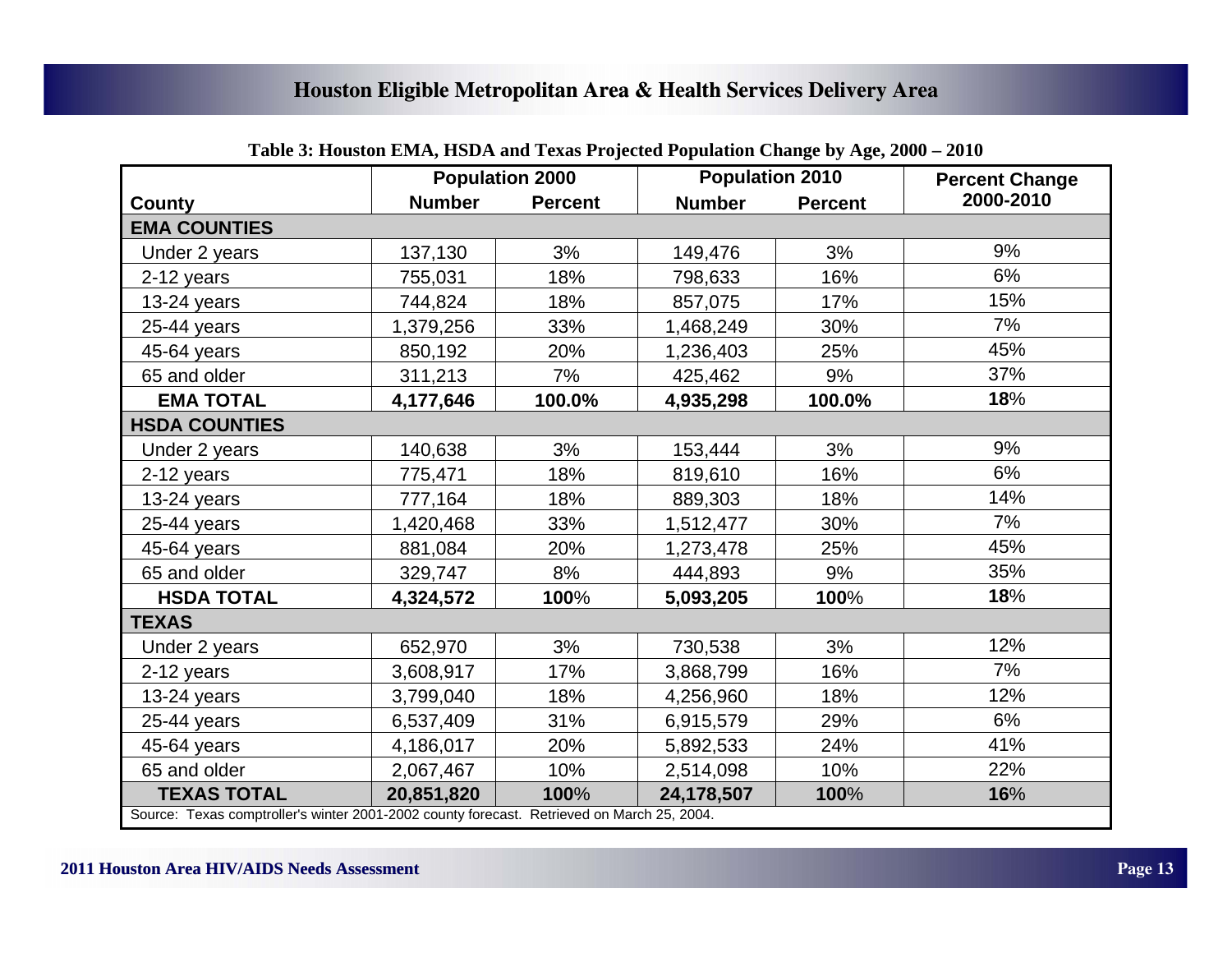#### **Race and Ethnicity**

While the EMA and the HSDA have similar racial and ethnic make ups, they differ from Texas overall.

- $\bullet$ White, non-Latinos are the largest population group in the HSDA, comprising 46% of overall HSDA population.
- $\bullet$ Latinos/Latinas are a somewhat smaller percentage in the EMA and HSDA than the state, 30% in the region and 32% in the state.
- $\bullet$  Non-Latino Black/African-Americans are a larger percentage of the population in the EMA and HSDA than in the state, making up over 17% of the people in the region compared to 11% in Texas.
- $\bullet$  Larger percentages of Asians also live in the EMA and HSDA than in the state overall. Asians are 5% of the regional population and less than 3% of those living in the state.

In Harris and Fort Bend Counties, minorities make up the "majority" of residents. White/Anglo are the majority in all other counties.

- By county, Harris County has the most racially and ethnically diverse population with 33% Latino/Latino, 18% Black/African-American and 5% Asian.
- $\bullet$  The counties with the largest percentages of Black/African-American residents are Waller (29%), Walker (24%), and Fort Bend (20%).
- $\bullet$ The counties with the largest percentage of Latino residents are Harris (33%), Wharton (31%) and Fort Bend (21%).
- $\bullet$ Fort Bend County has the largest percentage of Asian residents with over 11%.
- $\bullet$  In the EMA and HSDA, women make up a larger percentage of the Black/African-American population than men, and men are a larger percentage of the Latino population than women.
- $\bullet$  Of the Latino population, the largest percentage is of Mexican heritage. Mexicans comprise 24% of Harris County residents and 22% of Wharton County residents.
- $\bullet$  Twenty percent of EMA and HSDA residents were born outside the U.S. This compares to 14% in the state of Texas. In both the region and the state, these foreign born residents most frequently come from North, Central and South America. Mexico is the most frequent place of foreign birth, accounting for about half of those born outside the U.S.
- $\bullet$ Approximately 4% of the EMA and HSDA populations were born in Asia.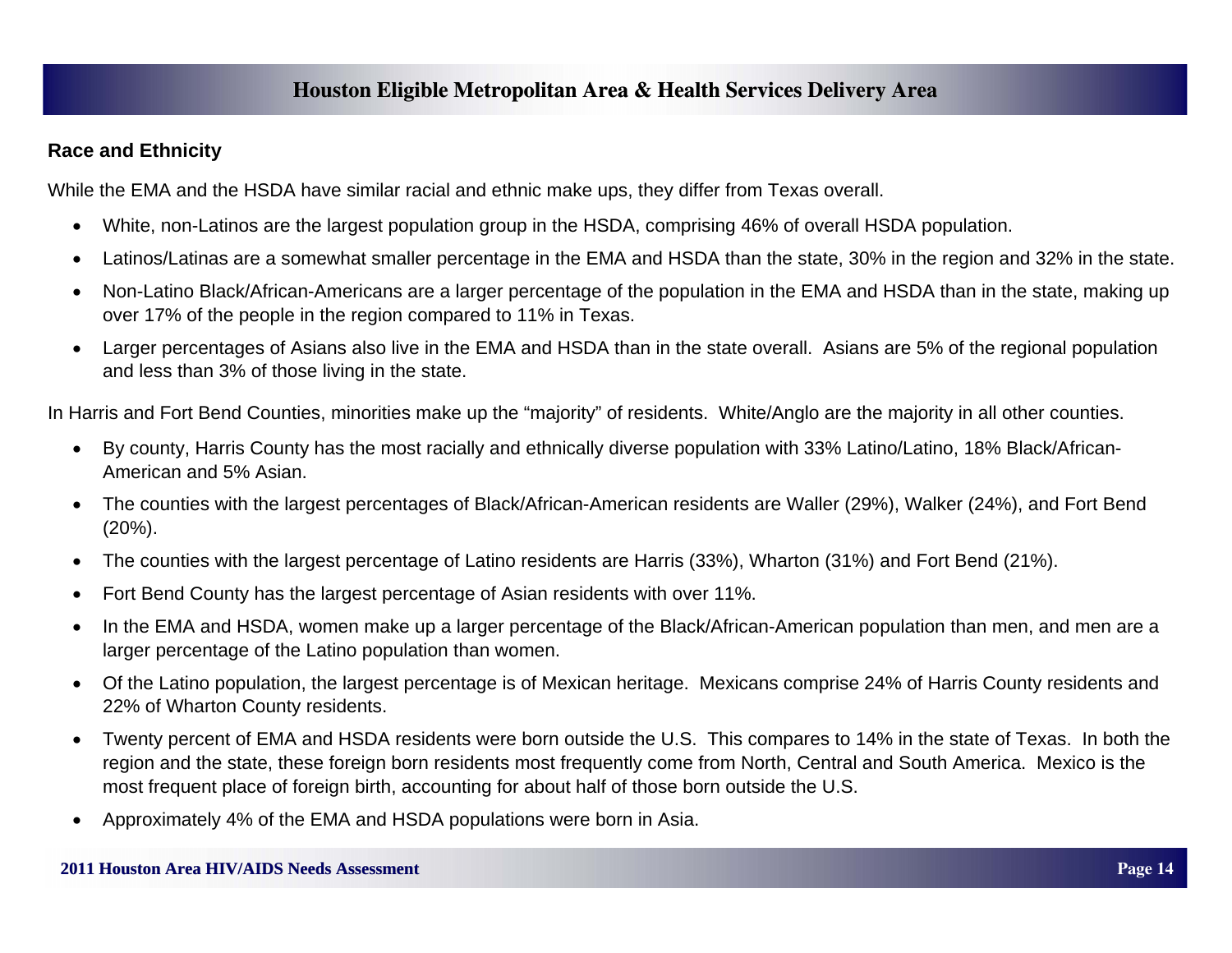|                                                                                 | <b>Total</b><br><b>Population</b>                                        | White,<br><b>Non-Latino</b> | <b>Black/African-American,</b><br><b>Non-Latino</b> | Latino        | Asian,<br><b>Non-Latino</b> | Other,<br><b>Non-Latino</b> |  |  |
|---------------------------------------------------------------------------------|--------------------------------------------------------------------------|-----------------------------|-----------------------------------------------------|---------------|-----------------------------|-----------------------------|--|--|
| <b>County</b>                                                                   | N                                                                        | $\%$                        | $\frac{0}{0}$                                       | $\frac{1}{2}$ | $\frac{9}{6}$               | $\frac{9}{6}$               |  |  |
| Chambers                                                                        | 26,031                                                                   | 77.6%                       | 9.7%                                                | 10.8%         | 0.7%                        | 1.2%                        |  |  |
| Fort Bend                                                                       | 354,355                                                                  | 46.2%                       | 19.6%                                               | 21.1%         | 11.2%                       | 1.9%                        |  |  |
| <b>Harris</b>                                                                   | 3,399,186                                                                | 42.1%                       | 18.2%                                               | 32.9%         | 5.1%                        | 1.6%                        |  |  |
| Liberty                                                                         | 70,136                                                                   | 74.6%                       | 12.8%                                               | 10.9%         | 0.3%                        | 1.5%                        |  |  |
| Montgomery                                                                      | 293,688                                                                  | 81.4%                       | 3.4%                                                | 12.6%         | 1.1%                        | 1.4%                        |  |  |
| Waller                                                                          | 32,660                                                                   | 49.9%                       | 29.1%                                               | 19.4%         | 0.4%                        | 1.3%                        |  |  |
| <b>EMA - Female</b>                                                             | 2,098,020                                                                | 46.5%                       | 18.3%                                               | 28.5%         | 5.2%                        | 1.6%                        |  |  |
| EMA - Male                                                                      | 2,079,626                                                                | 45.6%                       | 16.2%                                               | 31.3%         | 5.2%                        | 1.7%                        |  |  |
| <b>EMA TOTAL</b>                                                                | 4,176,056                                                                | 46.1%                       | 17.2%                                               | 29.9%         | 5.2%                        | 1.6%                        |  |  |
| Austin                                                                          | 23,589                                                                   | 71.9%                       | 10.5%                                               | 16.1%         | 0.3%                        | 1.2%                        |  |  |
| Colorado                                                                        | 20,387                                                                   | 64.6%                       | 14.5%                                               | 19.7%         | 0.2%                        | 1.0%                        |  |  |
| Walker                                                                          | 61,733                                                                   | 60.1%                       | 23.8%                                               | 14.1%         | 0.8%                        | 1.3%                        |  |  |
| Wharton                                                                         | 41,170                                                                   | 53.0%                       | 14.7%                                               | 31.3%         | 0.3%                        | 0.7%                        |  |  |
| <b>HSDA - Female</b>                                                            | 2,165,988                                                                | 47.0%                       | 18.2%                                               | 28.2%         | 5.0%                        | 1.6%                        |  |  |
| HSDA - Male                                                                     | 2,158,584                                                                | 46.1%                       | 16.3%                                               | 31.0%         | 5.0%                        | 1.7%                        |  |  |
| <b>HSDA TOTAL</b>                                                               | 4,322,935                                                                | 46.6%                       | 17.3%                                               | 29.6%         | 5.0%                        | 1.6%                        |  |  |
| <b>TEXAS TOTAL</b>                                                              | 20,851,820                                                               | 52.4%                       | 11.3%                                               | 32.0%         | 2.7%                        | 1.6%                        |  |  |
| Source: U.S. Census Bureau, 2000 (www.census.gov). Retrieved on March 25, 2004. |                                                                          |                             |                                                     |               |                             |                             |  |  |
|                                                                                 | Percentage calculations are based on the total population of each gender |                             |                                                     |               |                             |                             |  |  |

**Table 4: Total Population by Race, Ethnicity and Gender, Houston EMA/HSDA, 2000**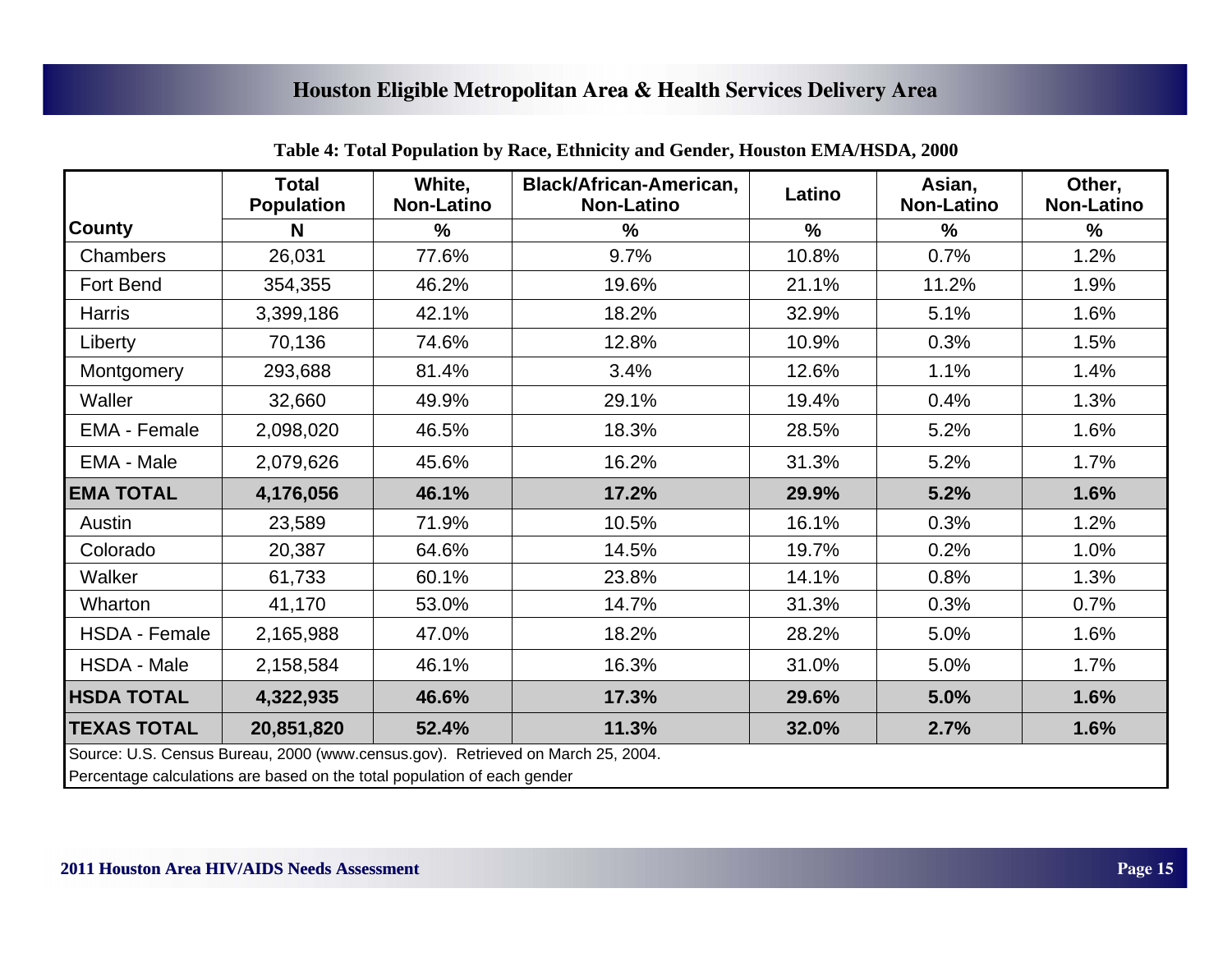### **Linguistic Isolation**

Approximately one-third of EMA and HSDA residents are "linguistically isolated," meaning they speak English less than "very well."

- $\bullet$ More than one third of the people living in Harris County and 30% of those living in Fort Bend speak English less than "very well."
- $\bullet$ The largest percentages of linguistically isolated people are Spanish speaking.
- $\bullet$  More than one quarter of those who speak Indo-European languages (i.e., Spanish, Italian, Portuguese, Russian, German, Bengali, etc) are linguistically isolated.
- $\bullet$ Very few of those speaking Asian and Pacific Islander languages report being linguistically isolated.

|                    |              |                            | <b>Speak other than English</b> |                  |                |                  |               |                  |                             |  |
|--------------------|--------------|----------------------------|---------------------------------|------------------|----------------|------------------|---------------|------------------|-----------------------------|--|
| <b>County</b>      | Total<br>Pop | English<br><b>Only Pop</b> |                                 |                  | <b>Spanish</b> |                  | Indo-European |                  | <b>Asian/Pacific Island</b> |  |
|                    |              |                            | <b>Total Pop</b>                | <b>Total Pop</b> | $\mathbf{L}$   | <b>Total Pop</b> | $\mathbf{L}$  | <b>Total Pop</b> | $\mathbf{L}$                |  |
| Chambers           | 24,205       | 88.3%                      | 2,834                           | 2,265            | 43.9%          | 460              | 29.1%         | 87               | 8.0%                        |  |
| Fort Bend          | 327,666      | 69.3%                      | 100,596                         | 57,612           | 40.0%          | 16,603           | 24.8%         | 22,409           | 4.4%                        |  |
| Harris             | 3,121,999    | 63.8%                      | 1,129,856                       | 898,885          | 52.9%          | 87,470           | 28.2%         | 116,285          | 4.5%                        |  |
| Liberty            | 65,425       | 87.7%                      | 8,030                           | 7,042            | 44.4%          | 733              | 13.4%         | 129              | 0.0%                        |  |
| Montgomery         | 271,298      | 86.2%                      | 37,552                          | 31,077           | 49.4%          | 4,258            | 18.3%         | 1,854            | 6.0%                        |  |
| Waller             | 30,397       | 81.9%                      | 5,513                           | 4,994            | 52.9%          | 364              | 25.0%         | 74               | 13.5%                       |  |
| <b>EMA TOTAL</b>   | 3,840,990    | 66.6%                      | 1,284,381                       | 1,001,875        | 52.0%          | 109,888          | 27.2%         | 140,838          | 4.5%                        |  |
| Austin             | 22,056       | 82.9%                      | 3,770                           | 2,967            | 46.6%          | 795              | 29.1%         | 87               | 8.0%                        |  |
| Colorado           | 19,150       | 80.1%                      | 3,818                           | 3,130            | 49.1%          | 626              | 26.0%         | 24               | 54.2%                       |  |
| Walker             | 58,854       | 85.7%                      | 8,390                           | 7,586            | 44.4%          | 455              | 18.2%         | 285              | 1.1%                        |  |
| Wharton            | 38,401       | 73.3%                      | 10,239                          | 9,145            | 35.7%          | 989              | 19.3%         | 74               | 5.4%                        |  |
| <b>HSDA TOTAL</b>  | 3,979,451    | 67.1%                      | 1,310,598                       | 1,024,703        | 51.8%          | 112,753          | 27.1%         | 141,308          | 4.5%                        |  |
| <b>TEXAS TOTAL</b> | 19,241,518   | 68.8%                      | 6,010,753                       | 5,195,182        | 45.6%          | 358,019          | 25.8%         | 374,330          | 4.6%                        |  |

**Table 5: Total Linguistic Isolation, Houston EMA/HSDA, 2000** 

Source: U.S. Census Bureau, 2000 (www.census.gov). Retrieved on March 25, 2004.

Linguistic Isolation = speaks English less than "very well." Total Pop reflects all speaking that language.

LI = Percentage of those speaking the language who are linguistically isolated/speak English less than "very well."

#### **2011 Houston Area HIV/ 2011 Houston Area HIV/AIDS Needs Assessment AIDS Needs AssessmentPage 16**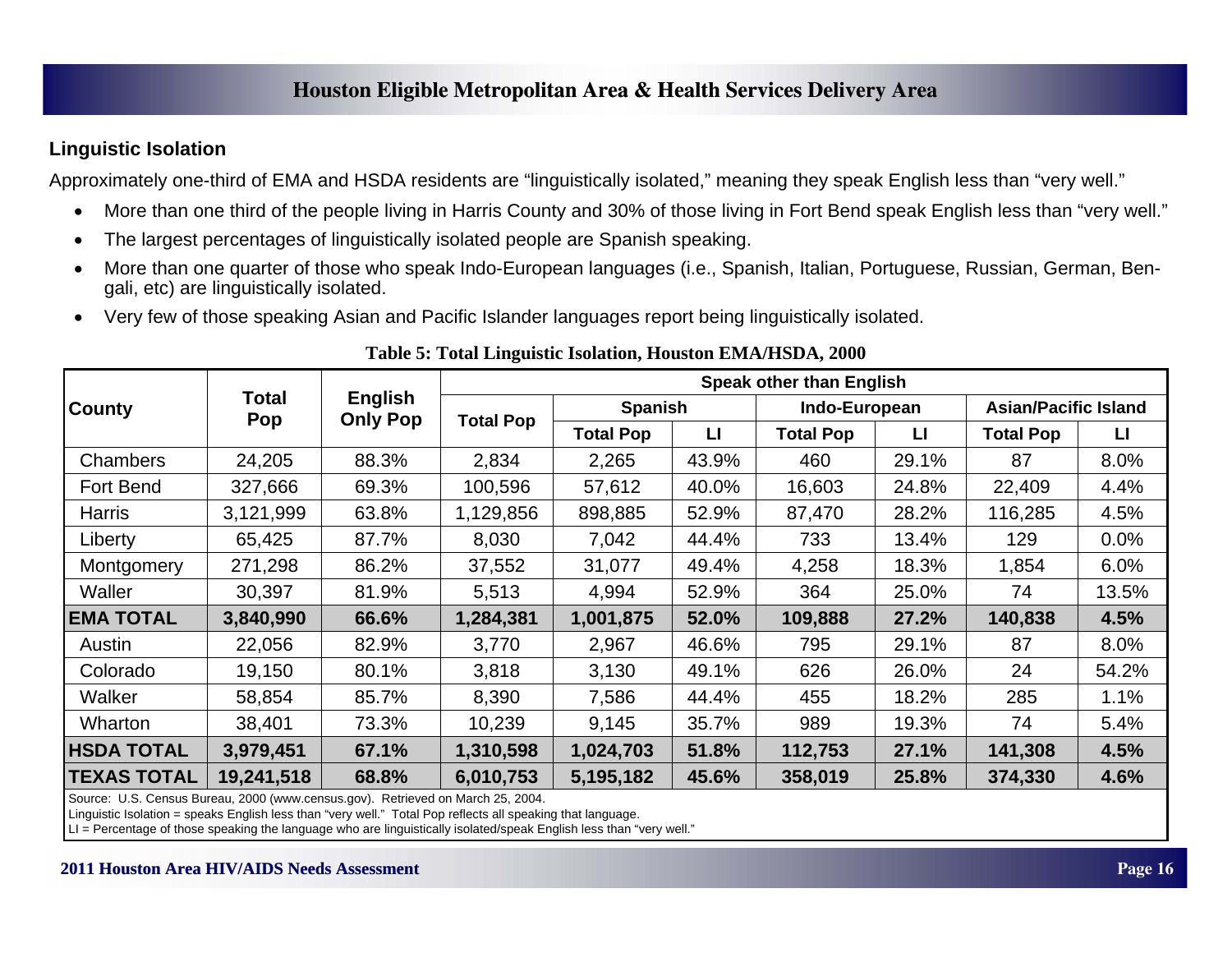#### **Socioeconomic Status**

 Median household income helps explain how much money people in the region earn. Since it is for "household," it is the combined amount of money earned by everyone living in a household. The "median income" means that half the people living in the region/county earn less than that amount and half earn more. While the higher median income is better for the region, it has to be considered against the cost of living in the area and the number of people in each household. Typically, the cost of living in urban areas is higher than in rural areas.

 People living in the EMA and HSDA have higher median household incomes than people throughout the entire state of Texas. Within the EMA, the median income is nearly \$47,000 per year which is \$5,000 higher than in the HSDA and \$7,000 higher than is found in the state.

- $\bullet$  Fort Bend County residents have the highest median household income of all the counties in the HSDA with nearly \$64,000 per year.
- $\bullet$  The area with the second highest median income is Montgomery County with over \$50,000 per year.
- $\bullet$  Counties with the lowest median household income are three of the four HSDA counties outside the EMA—Colorado, Wharton and Walker.

#### **Table 6: Total Median Household Income, Houston EMA/HSDA, 2000**

| County                           | <b>Median Household Income</b> |  |  |  |  |
|----------------------------------|--------------------------------|--|--|--|--|
| Chambers                         | \$47,964                       |  |  |  |  |
| Fort Bend                        | \$63,831                       |  |  |  |  |
| Harris                           | \$42,598                       |  |  |  |  |
| Liberty                          | \$38,361                       |  |  |  |  |
| Montgomery                       | \$50,864                       |  |  |  |  |
| Waller                           | \$38,136                       |  |  |  |  |
| <b>EMA TOTAL</b>                 | \$46,959                       |  |  |  |  |
| Austin                           | \$38,615                       |  |  |  |  |
| Colorado                         | \$32,425                       |  |  |  |  |
| Walker                           | \$31,468                       |  |  |  |  |
| Wharton                          | \$32,208                       |  |  |  |  |
| <b>HSDA TOTAL</b>                | \$41,647                       |  |  |  |  |
| TEXAS TOTAL                      | \$39,927                       |  |  |  |  |
| Source: U.S. Census Bureau, 2000 |                                |  |  |  |  |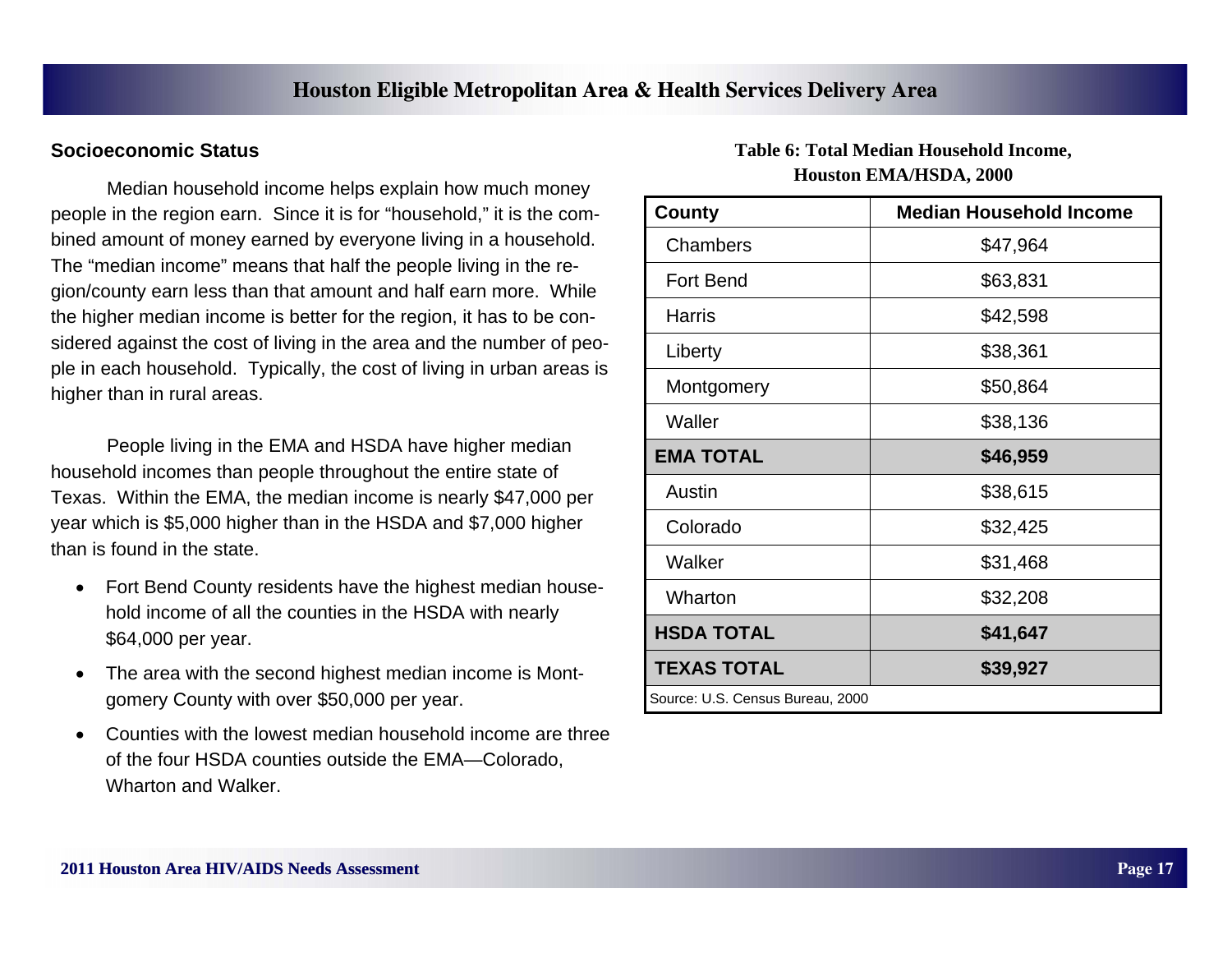#### **Employment Status**

 In 2009, the unemployment percentage for Texas was 7.63%. In the EMA, the unemployment percentage was 7.5% and in the four additional HSDA counties it was 7.10%.

- $\bullet$ Liberty County had the highest unemployment rate at 10.1%.
- $\bullet$ Colorado (6.5%), Walker (7.0%) and Waller (7.0%) had the lowest unemployment rates.

| <b>County</b>                                          | <b>Labor Force Population</b>                                                                                      | <b>Unemployed</b> | <b>Unemployed %</b> |
|--------------------------------------------------------|--------------------------------------------------------------------------------------------------------------------|-------------------|---------------------|
| Chambers                                               | 14,771                                                                                                             | 1,385             | 9.4%                |
| Fort Bend                                              | 272,021                                                                                                            | 19,706            | 7.2%                |
| <b>Harris</b>                                          | 1,982,288                                                                                                          | 150,347           | 7.6%                |
| Liberty                                                | 32,089                                                                                                             | 3,228             | 10.1%               |
| Montgomery                                             | 217,384                                                                                                            | 15,157            | 7.0%                |
| Waller                                                 | 16,636                                                                                                             | 1,368             | 8.2%                |
| <b>EMA TOTAL</b>                                       | 2,535,189                                                                                                          | 191,191           | 7.5%                |
| Austin                                                 | 13,382                                                                                                             | 985               | 7.4%                |
| Colorado                                               | 10,832                                                                                                             | 700               | 6.5%                |
| Walker                                                 | 27,935                                                                                                             | 1,962             | 7.0%                |
| Wharton                                                | 21,376                                                                                                             | 1,507             | 7.05%               |
| <b>HSDA TOTAL</b>                                      | 73,525                                                                                                             | 5,154             | 7.01%               |
| <b>TEXAS TOTAL</b>                                     | 11,930,847                                                                                                         | 910,621           | 7.63%               |
| Unemployed % is based on the number of in labor force. | Source: Texas Workforce Commission's Labor Market Information Department (www.tracer2.com). Retrieved on 01/27/11. |                   |                     |

#### **Table 7: Employment Status, Houston EMA/HSDA**

**2011 Houston Area HIV/ 2011 Houston Area HIV/AIDS Needs Assessment AIDS Needs AssessmentPage 18**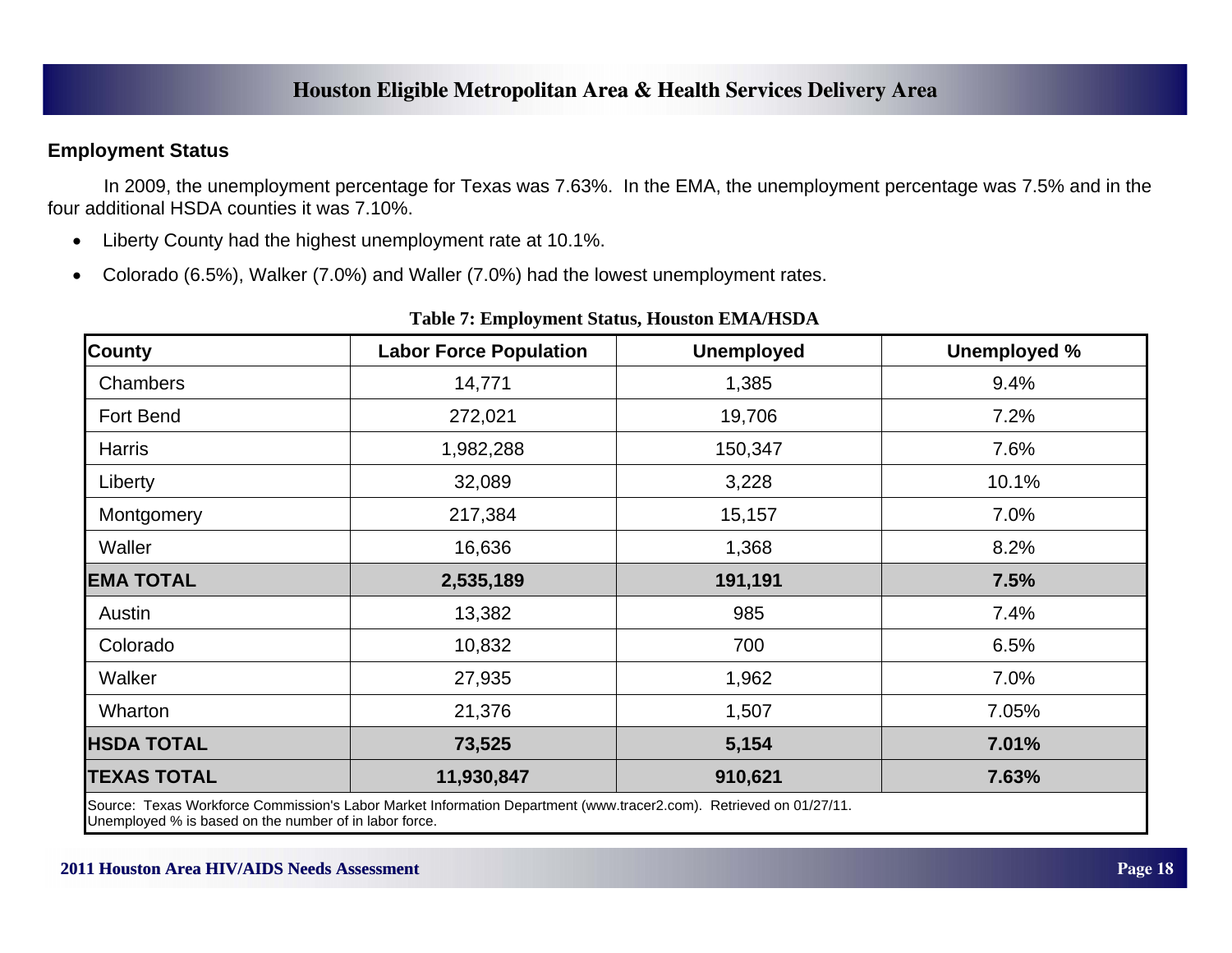#### **Educational Attainment**

 Educational attainment reflects each person in an area's highest grade in school. The EMA, HSDA and state are similar with 11% going through eighth grade or less, 13% going to high school, but not graduating, approximately half graduating from high school and possibly attending some college and roughly one quarter receiving a bachelor's degree in college or higher.

- $\bullet$  Counties with the highest percentage getting their high school diploma or more include Fort Bend (84.3%), Montgomery (81.6%), Chambers (77.0%), Harris (74.6%) and Waller (73.9%).
- $\bullet$  Counties with the highest percentage of residents who did not go beyond the eighth grade include Colorado, Wharton, Austin and Harris.

| County             | Total Pop >25                                                                   | <b>Less than</b><br>9th grade | 9th-12th grade,<br>no diploma | <b>High School Graduate,</b><br>Some College, Associate | <b>Bachelor or</b><br>higher |
|--------------------|---------------------------------------------------------------------------------|-------------------------------|-------------------------------|---------------------------------------------------------|------------------------------|
| <b>Chambers</b>    | 16,348                                                                          | 8.5%                          | 14.5%                         | 64.9%                                                   | 12.1%                        |
| Fort Bend          | 214,461                                                                         | 7.2%                          | 8.5%                          | 47.4%                                                   | 36.9%                        |
| <b>Harris</b>      | 2,067,399                                                                       | 12.1%                         | 13.3%                         | 47.7%                                                   | 26.9%                        |
| Liberty            | 44,206                                                                          | 10.5%                         | 19.9%                         | 61.5%                                                   | 8.1%                         |
| Montgomery         | 183,743                                                                         | 6.3%                          | 12.1%                         | 56.3%                                                   | 25.3%                        |
| Waller             | 18,395                                                                          | 11.1%                         | 15.1%                         | 57.1%                                                   | 16.8%                        |
| <b>EMA TOTAL</b>   | 2,544,552                                                                       | 11.2%                         | 12.9%                         | 48.7%                                                   | 27.2%                        |
| Austin             | 15,280                                                                          | 12.2%                         | 13.2%                         | 57.2%                                                   | 17.3%                        |
| Colorado           | 13,383                                                                          | 15.6%                         | 15.3%                         | 54.6%                                                   | 14.4%                        |
| Walker             | 36,678                                                                          | 10.4%                         | 16.6%                         | 54.7%                                                   | 18.3%                        |
| Wharton            | 25,567                                                                          | 15.5%                         | 14.7%                         | 55.4%                                                   | 14.3%                        |
| <b>HSDA TOTAL</b>  | 2,635,460                                                                       | 11.3%                         | 13.0%                         | 48.9%                                                   | 26.8%                        |
| <b>TEXAS TOTAL</b> | 12,790,893                                                                      | 11.5%                         | 12.9%                         | 52.4%                                                   | 23.2%                        |
|                    | Source: U.S. Census Bureau, 2000 (www.census.gov). Retrieved on March 25, 2004. |                               |                               |                                                         |                              |

#### **Table 8: Educational Attainment, Houston EMA/HSDA**

#### **2011 Houston Area HIV/ 2011 Houston Area HIV/AIDS Needs Assessment AIDS Needs AssessmentPage 19**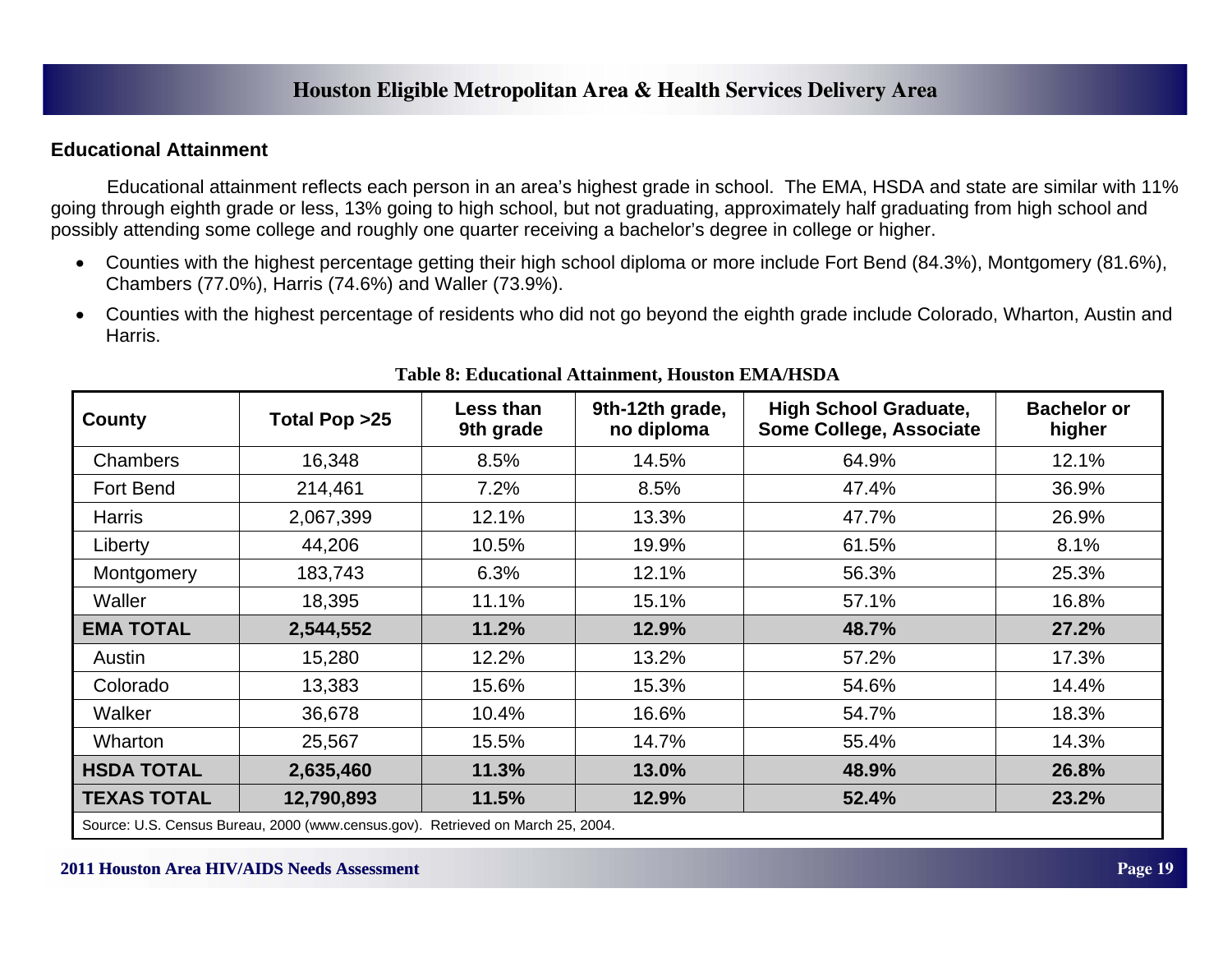#### **Poverty Status**

 Both the EMA and the HSDA have lower rates of poverty than in Texas overall, with 13.9% and 14%, respectively, living in poverty compared to 15.4% for the state. Both the local and statewide percentages are larger than the 12.4% nationally who are living in poverty.

- $\bullet$  Counties with the highest levels of poverty include Walker, Colorado and Wharton which are three of the four HSDA counties, and Waller and Harris in the EMA.
- $\bullet$  Blacks/African-Americans in the EMA and HSDA make up a higher percentage of those living in poverty than is found throughout the state. Whites and Latinos in the EMA and HSDA represent smaller percentages when compared with the state overall.
- $\bullet$ Children and others under 25 years of age are a large percentage of those living in poverty throughout the EMA, HSDA and state.
- $\bullet$ Families with single females as head of household comprise a large percentage of families in poverty.

|                    | Total      | Population below poverty level |       | White    | <b>Black/African-American</b> | Other* | Latino*  |
|--------------------|------------|--------------------------------|-------|----------|-------------------------------|--------|----------|
| <b>County</b>      | N          | N                              | %     | $%^{**}$ | $%^{**}$                      | $%$ ** | $%^{**}$ |
| Chambers           | 25,719     | 2,833                          | 11.0% | 6.5%     | 2.5%                          | 2.1%   | 2.6%     |
| Fort Bend          | 349,010    | 24,953                         | 7.1%  | 2.9%     | 1.7%                          | 2.6%   | 3.3%     |
| Harris             | 3,360,536  | 503,234                        | 15.0% | 6.0%     | 4.2%                          | 4.8%   | 7.5%     |
| Liberty            | 64,878     | 9,296                          | 14.3% | 9.5%     | 3.0%                          | 1.8%   | 2.8%     |
| Montgomery         | 291,519    | 27,376                         | 9.4%  | 7.0%     | 0.9%                          | 1.5%   | 2.4%     |
| Waller             | 29,487     | 4,718                          | 16.0% | 6.0%     | 6.5%                          | 3.5%   | 5.4%     |
| <b>EMA TOTAL</b>   | 4,121,149  | 572,410                        | 13.9% | 5.9%     | 3.7%                          | 4.3%   | 6.7%     |
| Austin             | 23,345     | 2,814                          | 12.1% | 6.5%     | 2.6%                          | 3.0%   | 4.7%     |
| Colorado           | 19,543     | 3,171                          | 16.2% | 8.0%     | 4.9%                          | 3.3%   | 5.0%     |
| Walker             | 44,904     | 8,253                          | 18.4% | 10.6%    | 6.1%                          | 1.6%   | 2.6%     |
| Wharton            | 40,519     | 6,703                          | 16.5% | 8.1%     | 4.4%                          | 4.0%   | 7.9%     |
| <b>HSDA TOTAL</b>  | 4,249,460  | 593,351                        | 14.0% | 6.0%     | 3.8%                          | 4.2%   | 6.6%     |
| <b>TEXAS TOTAL</b> | 20,287,300 | 3,117,609                      | 15.4% | 8.9%     | 2.6%                          | 3.9%   | 8.2%     |

**Table 9: Poverty Status by Race/Ethnicity, Houston EMA/HSDA, 2000** 

Source: U.S. Census Bureau, 2000 (www.Census.gov). Retrieved on March 25, 2004.

\*Latino and other races are not mutually exclusive. \*\*All of the percentages are based on total population of whom population status is determined.